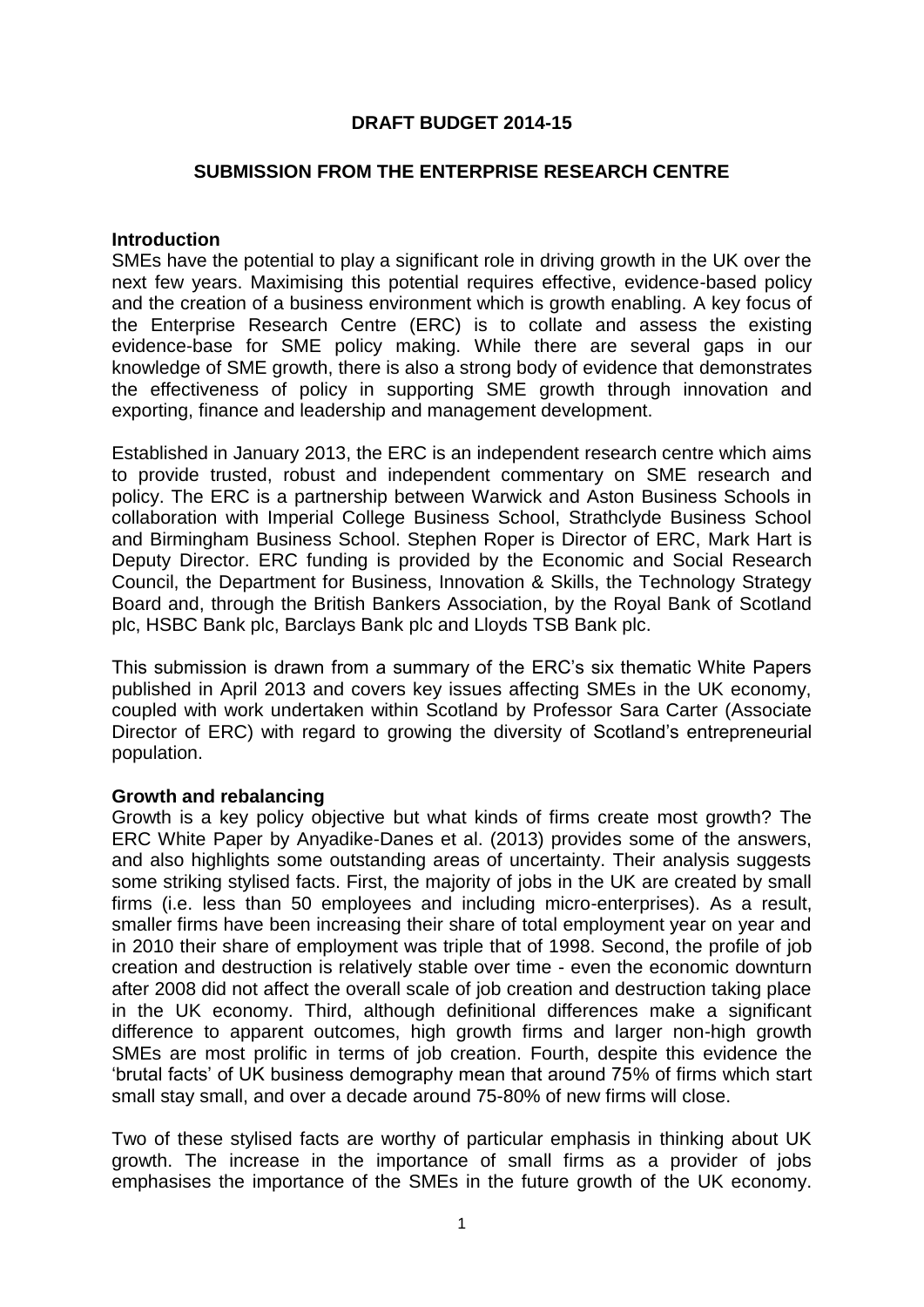Secondly, the stability of the profile of job creation and destruction through time emphasises the difficulty of developing policy initiatives which are powerful enough to enhance (or perhaps counter) the market processes which drive business demography. This is a council of realism not despair, however, as internationally differences in business demographics – including the role of high growth firms – are evident (Anyadike-Danes et al. 2013). Policy initiatives which change the business environment can have significant effects on growth intentions and business growth (Levie, 2013). Where market failures can be established targeted policy initiatives may also have significant value. As Carter et al (2013) point out, for example, ethnic minority owned businesses (EMBs) constitute around 8% of the small firm population in general but this figure rises significantly in the main urban areas, notably London, Birmingham, Manchester and Leeds. In these areas effective measures to support the growth of EMB businesses are likely to have a disproportionate impact on business demographics and growth outcomes.

Gaps in our understanding of business demographics remain, however. In particular we know little about the pace of job creation at the firm-level. For example, we don't yet know whether there is any uniformity in the performance of the very small group of extraordinarily prolific job creators; nor whether there are any firms not in that group which would have been had we interrogated the data at some other time horizon. Next steps in the ERC research programme will investigate the growth trajectories of firms – tracking their employment history from birth to (say) age ten, because from such trajectories we can map directly into job creation.

#### **Localism**

Moves towards more localised policy design and delivery have been emphasised by the recent City Deals and the Heseltine Review. Potential growth gains here are evident in a number of areas. The potential for local co-operation is, for example, illustrated in Lockett et al (2013) in the context of management skills and dynamic capabilities. Based on the importance of leadership skills and dynamic capabilities Locket et al illustrate the potential for national measures such as the Growth Accelerator to be augmented by locally implemented programmes such as the Warwick Business Innovation and Growth Programme and Goldman Sachs 10,000 Small Businesses Programme. Such programmes – as well potentially as local innovation voucher type programmes – can help to create the inter-organizational knowledge sharing networks that serve as inputs into evolving dynamic capabilities. Clearly there is scope to create equivalent programmes linking Scottish universities and the private sector in supporting a broader swathe of the Scottish SME sector than can be offered by the existing, successful account-managed approaches of SE and HIE.

Evidence reviewed by Love and Roper (2013) also emphasises the contribution of local business eco-systems and partnering to both SME innovation and export performance. This creates the potential for localised policy initiatives which can help form or strengthen local partnerships to boost SME competitiveness. Such initiatives may also be important in helping to tailor support initiatives to the specific needs of local businesses, perhaps particularly those led by women or members of ethnic minorities. While we know that the evidence base on the need or justification for such specific interventions is often weak, there is some evidence to suggest that a range of support delivery, including that targeted at specific groups, can be highly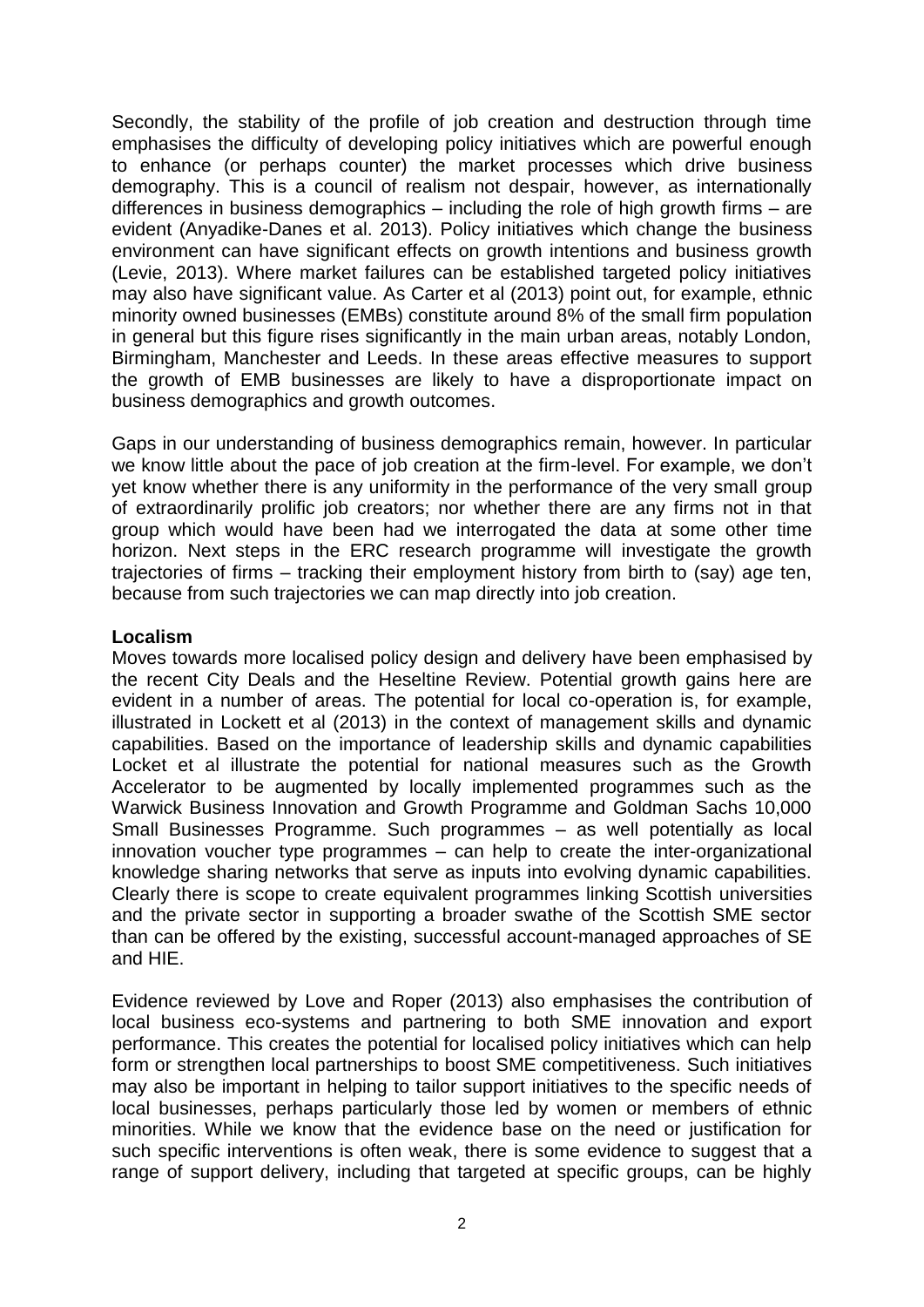beneficial both at the early start-up stages and also in linking specific business owning groups with public and private procurement opportunities.

# **Growing the diversity of Scotland's entrepreneurial population**

The draft framework on Women in Enterprise in Scotland, currently out for consultation, highlights the considerable concern that the low rates of participation by women in entrepreneurship constitute a major 'gap'. Women's enterprise can be difficult to precisely define and enumerate, but it is estimated that around 21% of Scotland's 339,000 SMEs are majority-led by women and a further 22% are equallyled by women and men. Men are still almost twice as likely to start businesses as women.

While the under-representation of women in entrepreneurship is an international concern, relative to other high income countries, Scotland's rates of female business ownership are persistently low. The scale of Scotland's enterprise 'gap' is illustrated by estimates suggesting that Scotland would have an additional 108,480 businesses if women's business ownership rates equalled those of men. This would equate to a 32% increase in Scotland's business base.

The contribution of women-led businesses to the Scottish economy is substantial. Estimates suggest that women-led businesses contribute (at a minimum) £5 billion GVA. If rates of women-led businesses equalled those of men, the contribution to Scotland's GVA would increase by £7.6 billion to nearly £13 billion. This equates to 5.3% growth in the size of the Scottish economy.

Among women-owned businesses in Scotland, there is considerable ambition and growth aspiration. A survey by Women's Enterprise Scotland in 2012 found that 87% were planning growth and 27% wanted to grow rapidly. Notably, women owned businesses – as well as ethnic minority owned businesses - perceive higher levels of difficulty accessing finance.

# **Entrepreneurial finance**

Discussion of funding gaps for growing businesses in the UK is longstanding, a discussion intensified during the financial crisis. In recent years, loan rejection rates have increased sharply and discouragement has increased. Early-stage venture capital funding also remains at a low level (Fraser et al. 2013). Issues relating to business finance vary significantly, however, within the SME population. EMBs, for example, while not facing direct discrimination, do experience worse credit outcomes due primarily to standard risk factors (e.g. age of business, financial track records) (Carter et al. 2013). Women owned businesses, are similarly more likely to be discouraged borrowers, and while there is no evidence of bank discrimination there is clear evidence of higher levels of debt-avoidance among women that constrains business growth. In this regard there are obvious training implications both for women entrepreneurs and for the institutions and agencies offering business support.

Alternative forms of financing such as crowd-funding may be useful but are used by few SMEs due to lack of: availability, awareness, financial expertise and confidence in being able to obtain these sources of funding. Trade credit also provides an alternative form of funding and may also be helpful in playing a signalling role as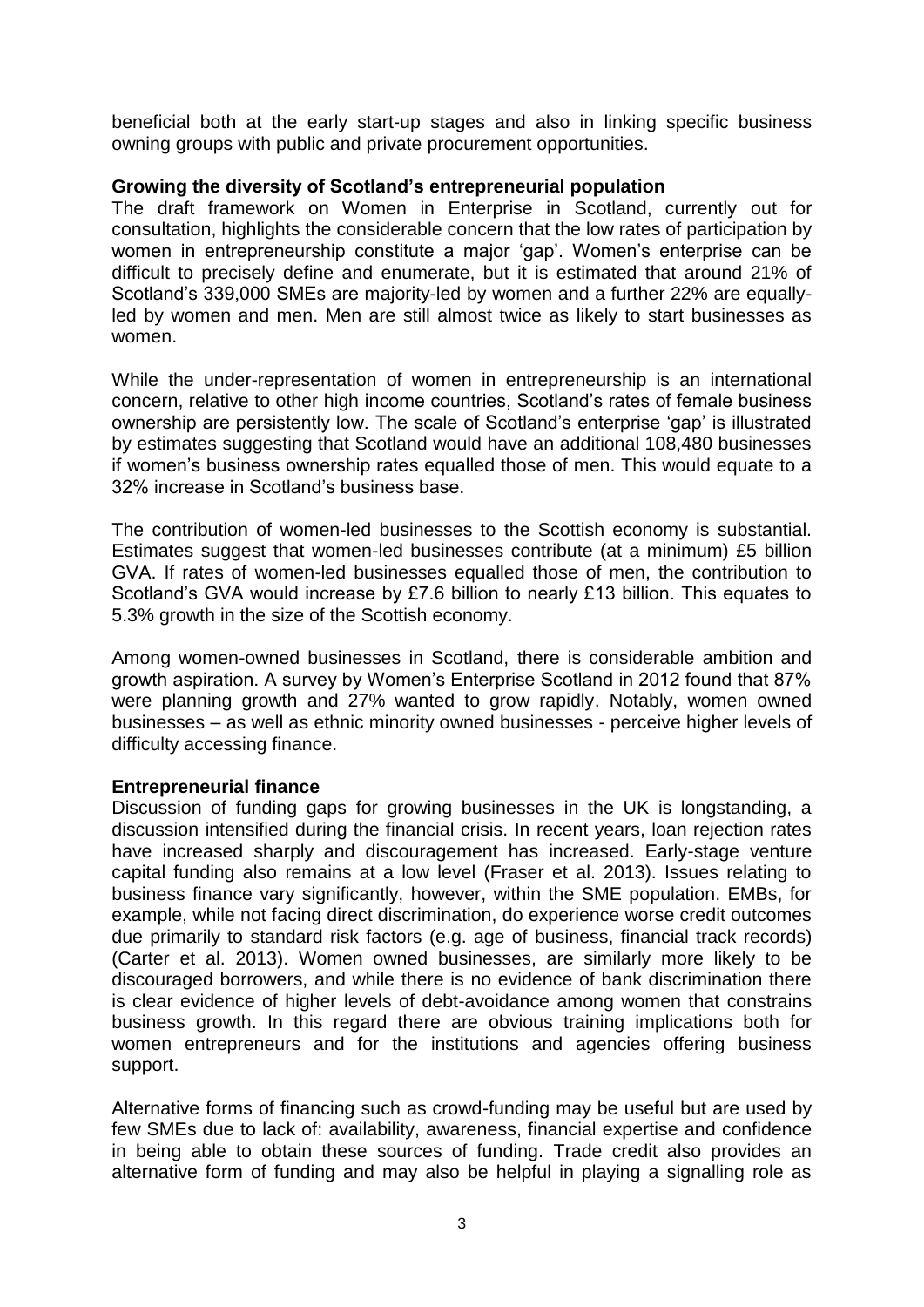firms using trade credit may gain greater access to bank credit. Policy too can play a valuable role in stimulating a net increase in the availability of finance as evidenced by recent studies of the Small Firms Loan Guarantee and its successor the EFG (Fraser et al., 2013).

Given evidence that funding gaps appear to be larger, and growth weaker, in the UK relative to other major economies, and that there is also longstanding evidence that there is insufficient long term finance for UK SMEs, recent proposals for the development of the UK Business Bank seem helpful. International experience provides some best practice in the design and delivery of such support from examples such as KfW in Germany, the Small Business Administration in the US, and even fast growing emerging market counterparts such as the Small Industries Development Bank of India. It is also useful that the Business Bank proposals include consideration of aligning financial assistance and business advice along the lines of the 'one-stop shop approach' taken by both KfW and SBA. This may go some way to dealing with the awareness issues which seem to be a major constraint on existing policies (Fraser et al. 2013).

The ERC White Papers highlight a number of areas in which our understanding of the contribution of entrepreneurial finance to growth remains limited. Points about entrepreneurial cognition and its effects on the demand for finance and investment have already been highlighted. The White Papers also emphasise the need for a more detailed understanding of how financiers can assist entrepreneurs to orchestrate their financial and other resources to generate sustainable growth. The potential benefits are not just limited to the increases in productive capacity and employment. Capital investment also plays important role in enabling other strategically important business activities such as innovation and exporting as the evidence in Love and Roper (2013) suggests.

# **Skills and business leadership**

The ERC white papers suggest a clear picture of the contribution of entrepreneurial leadership to SME growth and some of the continuing gaps in our understanding. Levie (2013) emphasises the positive and statistically robust link between business leaders' growth ambition and subsequent growth. But what determines growth intention or ambition? Here, the evidence at the level of the individual entrepreneur is rather confused with experience, education and more psychological factors all playing a part. Stronger evidence suggests the importance of the business and regulatory climate justifying a continued UK focus on regulatory reform particularly in terms of employment regulation. Growth intentions are a function of beliefs concerning the desirability and feasibility of achieving growth goals. These beliefs are a joint function of personal, organizational and environmental factors

Given any level of growth ambition, the ability of a leadership team to deliver on growth by developing appropriate dynamic capabilities depends on domain knowledge and entrepreneurial experience (Lockett et al. 2013). Prior entrepreneurial experience allows entrepreneurs to develop broader and more complex mental models which allow them to "connect the dots" between seemingly disparate information. The nature and diversity of knowledge among the entrepreneurial leadership team also has a positive bearing on growth, both directly and indirectly via opportunity identification. Growth ambition may also lead SMEs to